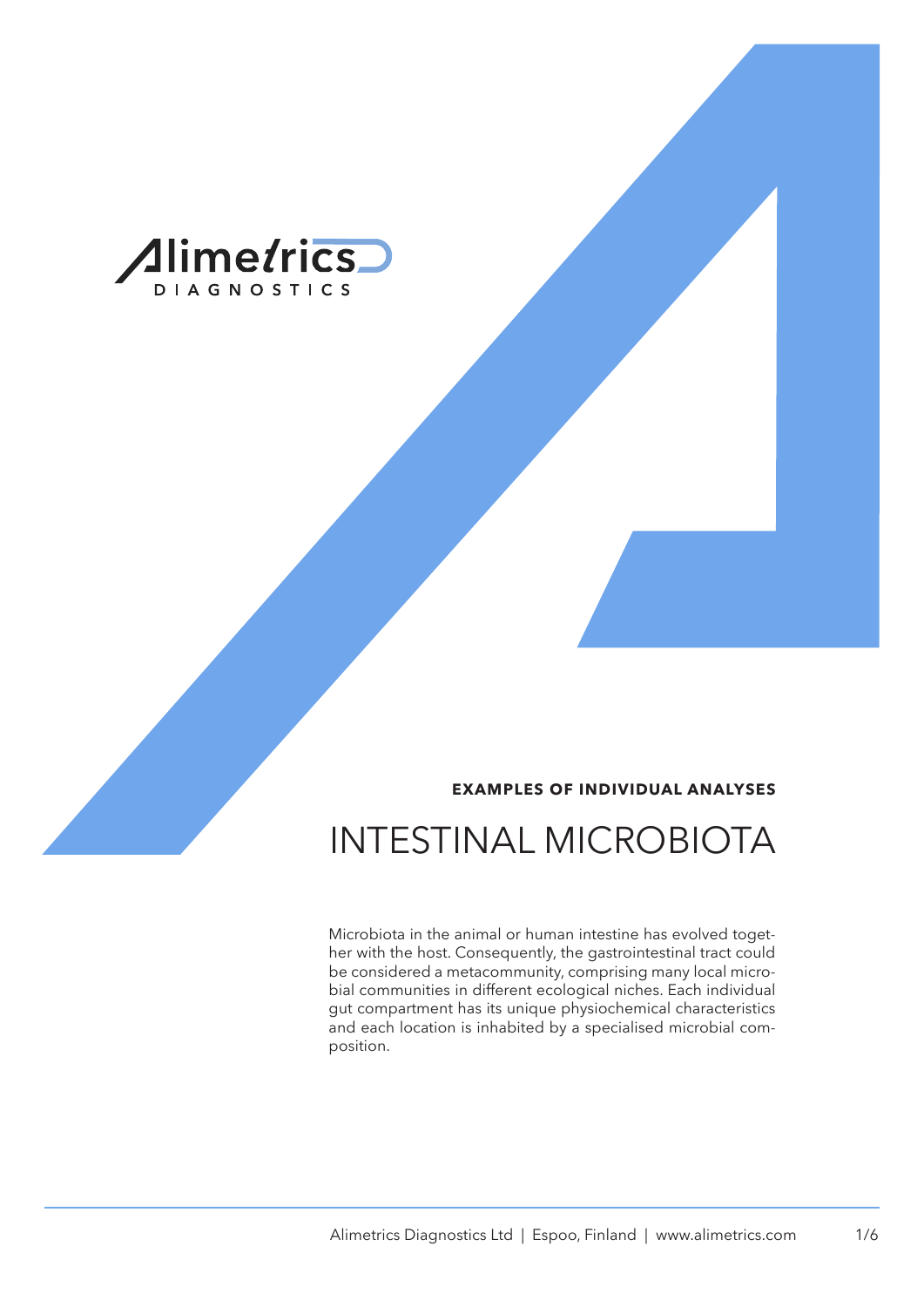

#### TYPICAL MICROBIAL TARGETS IN LOW INTESTINE (COLON, CAECUM)

| <b>Total eubacteria</b>                         | Lower intestine is the pivotal site for the bacterial fermentation in GI tract.<br>High bacterial density indicates breakdown of dietary components that<br>are beyond the endogenous digestion system of the host. It is possible<br>that with poorly digestible diets, a considerable proportion of total dieta-<br>ry energy comes from bacterial fermentation.                                                                                                                                                                                              |
|-------------------------------------------------|-----------------------------------------------------------------------------------------------------------------------------------------------------------------------------------------------------------------------------------------------------------------------------------------------------------------------------------------------------------------------------------------------------------------------------------------------------------------------------------------------------------------------------------------------------------------|
| <b>Family Lachnospiraceae</b>                   | Lachnospiraceae are one of the most abundant families from the order<br>Clostridiales found in the lower GI tract. It contains bacterial species the<br>exact identities of which are poorly known. Many members of this family<br>are known to produce butyrate. Higher levels of Lachnospiraceae sta-<br>bilise the intestinal environment by retarding accumulation of lactate.<br>Generally, Lachnospiraceae are associated with the maintenance of gut<br>health as well as improved animal well-being and performance.                                    |
| <b>Family Ruminococcaceae</b>                   | Ruminococcaceae have received attention because they are highly<br>abundant in the lower intestine of warm-blooded animals. For example,<br>the family contains bacteria classified to Faecalibacterium and Subdoli-<br>granulum, which are known to be one of the dominant butyric acid<br>producing genera within intestinal microbiota. In addition, the increase<br>in Ruminococcaceae is connected to cellulose-degrading capacity, which<br>facilitates energy capture from complex polysaccharides to promote the<br>intestinal morphological structure. |
| <b>Bifidobacterium spp</b><br>Lactobacillus spp | Bifidobacteria are thought to exert a protective role against pathogenic<br>microorganisms such as campylobacter and salmonella via production<br>of antimicrobial agents as well as preventing pathogen colonisation and<br>enhancing the host immune response. On the other hand, these bacte-<br>ria are saccharolytic and therefore, their high abundance indicates the<br>presence of metabolisable carbohydrates in the lower intestine. This may<br>be an indication of deprived feed-derived energy absorption in small-<br>intestine.                  |
|                                                 | Like bifidobacteria, also lactobacilli are saccharolytic. Their abundance<br>in the healthy gut is typically low, but in connection to some nutritional<br>disorders may represent tens of percentages of the total bacteria.<br>Whether or not these bacteria directly constitute a health problem,<br>their accumulation in lower intestine appears to serve as a good indica-<br>tor of digestive disorders.                                                                                                                                                 |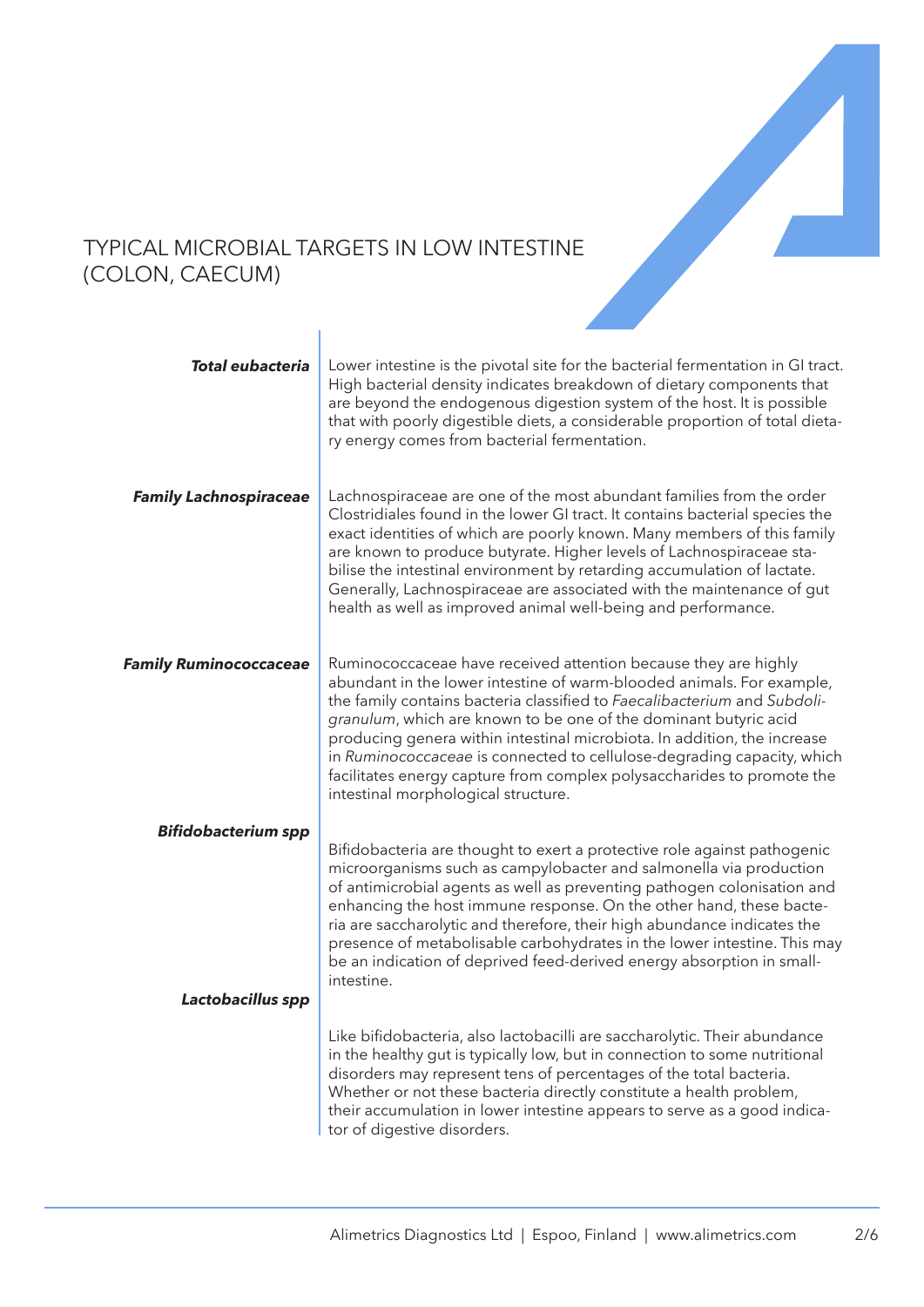

| <b>Bacteroides spp</b>         | The abundance of this genus in the low intestine can range from less<br>than one percent to tens of percentages. They have been characterised<br>as short-chain fatty acid producers and are among the most effective<br>degraders of indigestible carbohydrates, including resistant starch and<br>cellulose. Characteristics of the bacterial species belonging to the genus<br>Bacteroides vary. Certain species are known to produce harmful putre-<br>factive compounds. Moreover, Bacteroides fragilis is considered an op-<br>portunistic pathogen, which can participate in intra-abdominal infections<br>in the events the mucosal wall of the intestine being disrupted. |
|--------------------------------|------------------------------------------------------------------------------------------------------------------------------------------------------------------------------------------------------------------------------------------------------------------------------------------------------------------------------------------------------------------------------------------------------------------------------------------------------------------------------------------------------------------------------------------------------------------------------------------------------------------------------------------------------------------------------------|
| <b>Clostridium perfringens</b> | Clostridium perfringens is a bacterium nearly always present in the intes-<br>tine of chickens at low numbers. However, partly due to unknown factors<br>its numbers can occasionally increase several orders of magnitude and<br>it can start producing toxins that cause significant tissue damage. When<br>the outbreak is serious enough it leads to necrotic enteritis and mortality.                                                                                                                                                                                                                                                                                         |
| Escherichia coli               | Escherichia coli is an adaptive species, which is a commensal resident of<br>normal intestinal microbiota in all warm-blooded animals. However, the-<br>re are many virulent strains within the species causing enteric infections<br>that seriously risk the health of the production animals as well as the con-<br>sumers of the end-products. Since the conditions favouring the growth<br>of the harmless E. coli hardly differ from those of the virulent ones, it is<br>justified to use the total numbers of E. coli as a potential risk indicator.                                                                                                                        |
| Campylobacter jejuni           | Campylobacter jejuni generally colonise poultry or swine as commensal<br>organisms. On the contrary, in humans the infection is associated with<br>acute enteritis. It is generally assumed that C. jejuni contaminate poult-<br>ry of pig meat during processing, surviving throughout the food chain<br>supply to constitute a risk to human health.                                                                                                                                                                                                                                                                                                                             |
| Salmonella enterica            | Enteric Salmonella infections are the second-most frequently report-<br>ed zoonotic diseases of humans in the European Union. In foodstuffs,<br>Salmonella is most often detected in fresh broiler, turkey and pig meat.<br>Salmonella enterica is widespread in domestic animals, and commercial<br>poultry flocks are a large reservoir. When flocks become infected on the<br>farm, Salmonella is usually carried asymptomatically in the gastrointesti-<br>nal tract of the birds and may consequently be transferred to processed<br>carcasses via faecal contamination.                                                                                                      |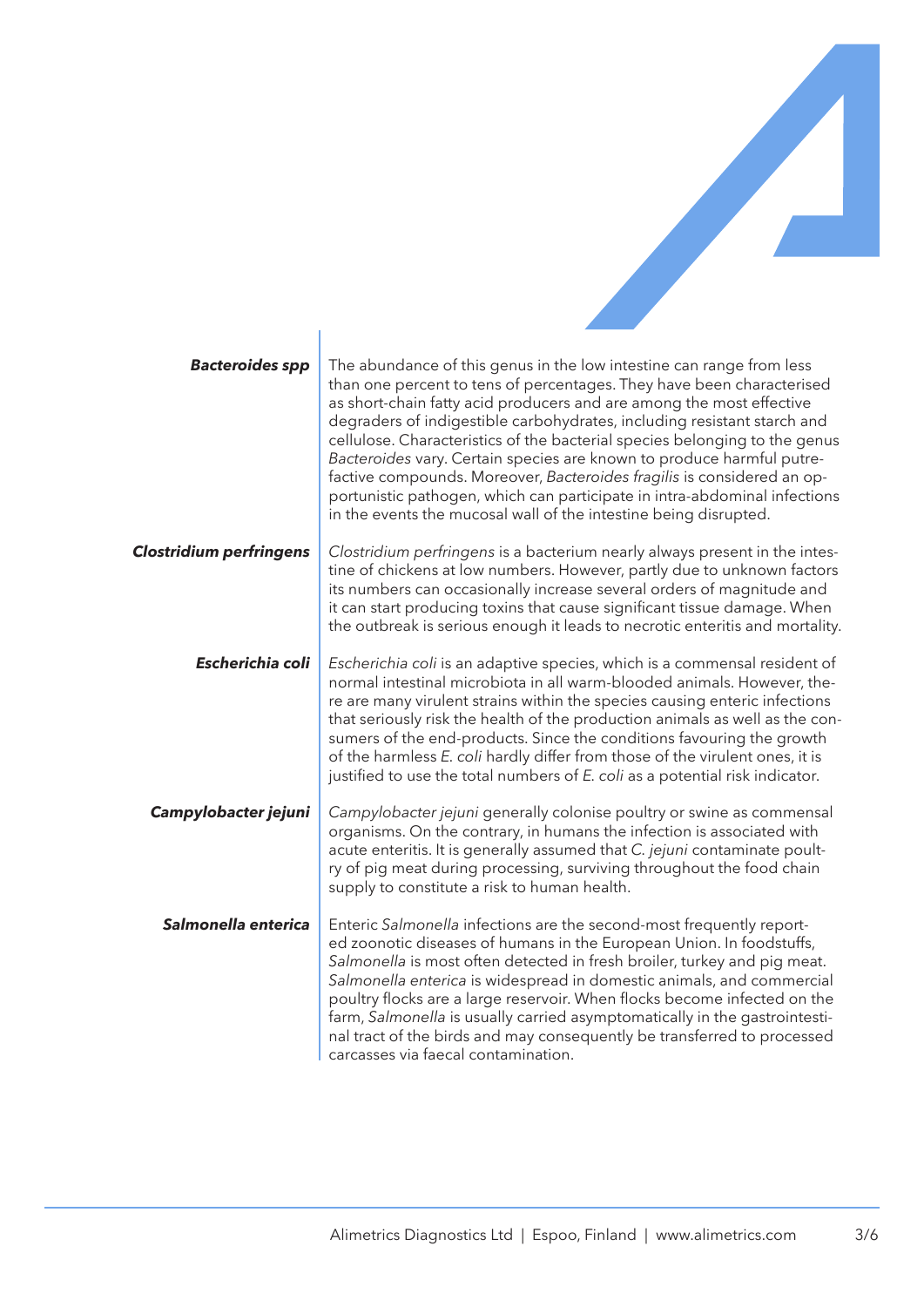

#### TYPICAL MICROBIAL TARGETS IN SMALL-INTESTINE (JEJUNUM, ILEUM)

| <b>Total bacteria</b>   | The small-intestine, which consists of the duodenum, jejunum and ileum,<br>is the GI tract compartment where most of the digestion and absorption<br>of nutrients occurs. Bacteria in the small-intestine use and compete direct-<br>ly for the same readily fermentable diet-derived nutrients that are being<br>utilised by the host. Hence, alterations in these bacterial populations may<br>reduce nutrient capture of the host thus impairing body weight gain and<br>feed conversion ratio. On the other hand, the host can recover part of the<br>energy lost to microbes by absorbing and metabolising bacterial fermen-<br>tation products such as lactic and volatile fatty acids. |
|-------------------------|-----------------------------------------------------------------------------------------------------------------------------------------------------------------------------------------------------------------------------------------------------------------------------------------------------------------------------------------------------------------------------------------------------------------------------------------------------------------------------------------------------------------------------------------------------------------------------------------------------------------------------------------------------------------------------------------------|
| Lactobacillus spp       | Lactobacillus is the dominating bacterial genus in the small intestine of<br>warm-blooded animals, showing either homo- or heterofermentative<br>lactic acid metabolism. Certain Lactobacillus species have been shown to<br>excite bacterial bile salt hydrolysis, generating impaired lipid absorption<br>and consequent dietary energy losses.                                                                                                                                                                                                                                                                                                                                             |
| <b>Enterococcus spp</b> | The metabolism of enterococci is like that of the homofermentative lacto-<br>bacilli. A characteristic feature of enterococci is that they tend to possess<br>and transfer antibiotic resistance genes and are thus considered poten-<br>tially risky group of bacteria if therapeutic or prophylactic antibiotics are<br>being or have been used.                                                                                                                                                                                                                                                                                                                                            |
| Escherichia coli        | Escherichia coli is an adaptive species, which is a commensal resident of<br>normal intestinal microbiota in all warm-blooded animals. However, there<br>are many virulent strains within the species causing enteric infections that<br>seriously risk the health of the production animals as well as the consu-<br>mers of the end-products. Since the conditions favouring the growth of<br>the harmless E. coli hardly differ from those of the virulent ones, it is justi-<br>fied to use the total numbers of E. coli as a potential risk indicator.                                                                                                                                   |
| Salmonella enterica     | Enteric Salmonella infections are the second-most frequently reported<br>zoonotic diseases of humans in the European Union. In foodstuffs, Salmo-<br>nella is most often detected in fresh broiler, turkey and pig meat. Salmo-<br>nella enterica is widespread in domestic animals, and commercial poultry<br>flocks are a large reservoir. When flocks become infected on the farm,<br>Salmonella is usually carried asymptomatically in the gastrointestinal tract<br>of the birds and may consequently be transferred to processed carcasses<br>via faecal contamination.                                                                                                                 |
| Eimeria spp             | Coccidiosis of chickens is an intestinal disease caused by parasitic pro-<br>tozoa of the genus Eimeria. Transmission occurs via the ingestion of<br>infective oocysts that have sporulated over several days following their<br>excretion in the faeces as discussed above. The disease is extremely<br>contagious and infective oocysts in the environment are resistant to most<br>disinfectants making its eradication difficult.                                                                                                                                                                                                                                                         |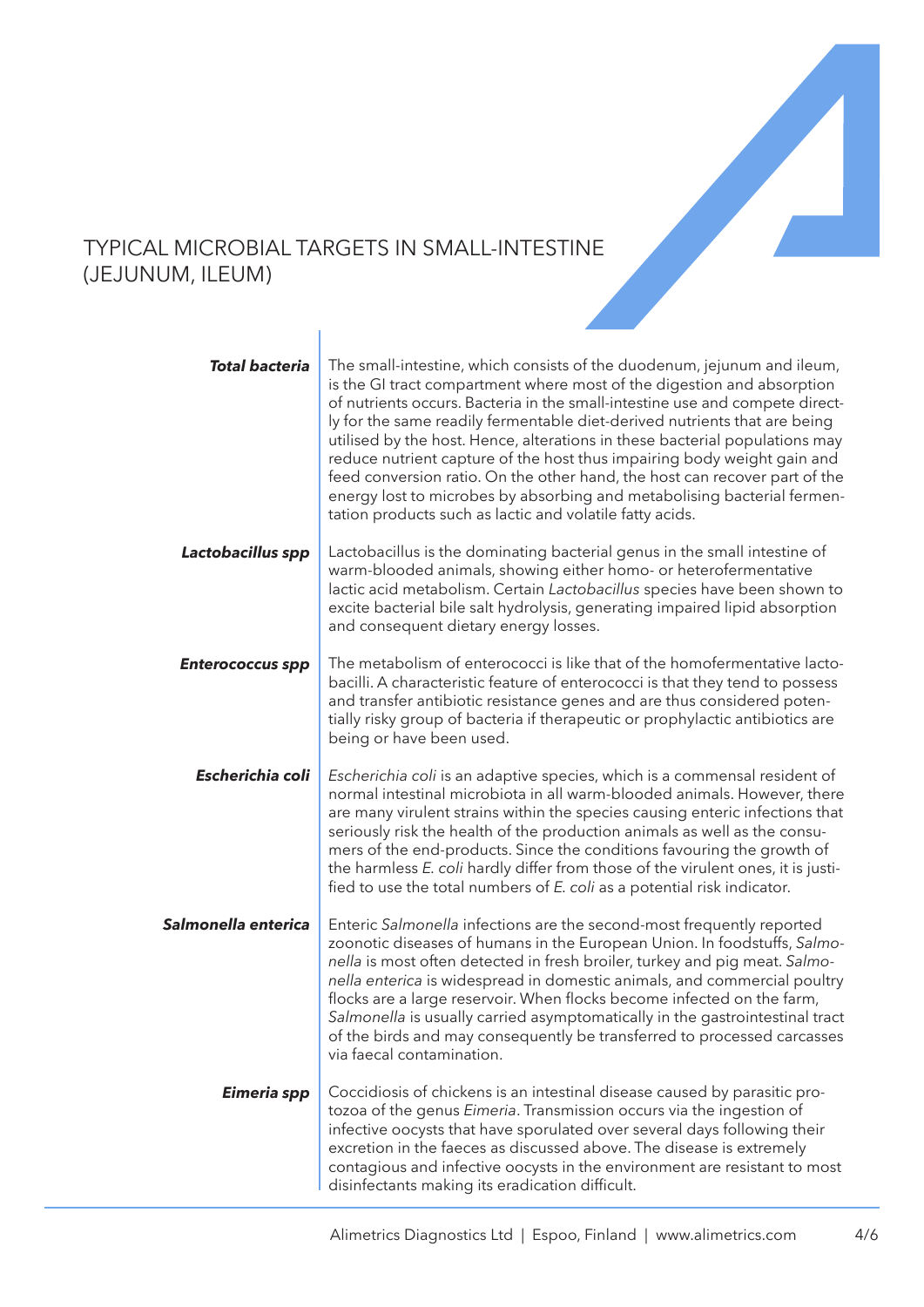

# MICROBIAL METABOLITES IN INTESTINAL TRACT

The analyses described above indicate the composition of bacterial communities in the intestinal tract. In addition to the composition, it is also important to know the type and intensity of bacterial fermentation that takes place in different gut compartments.